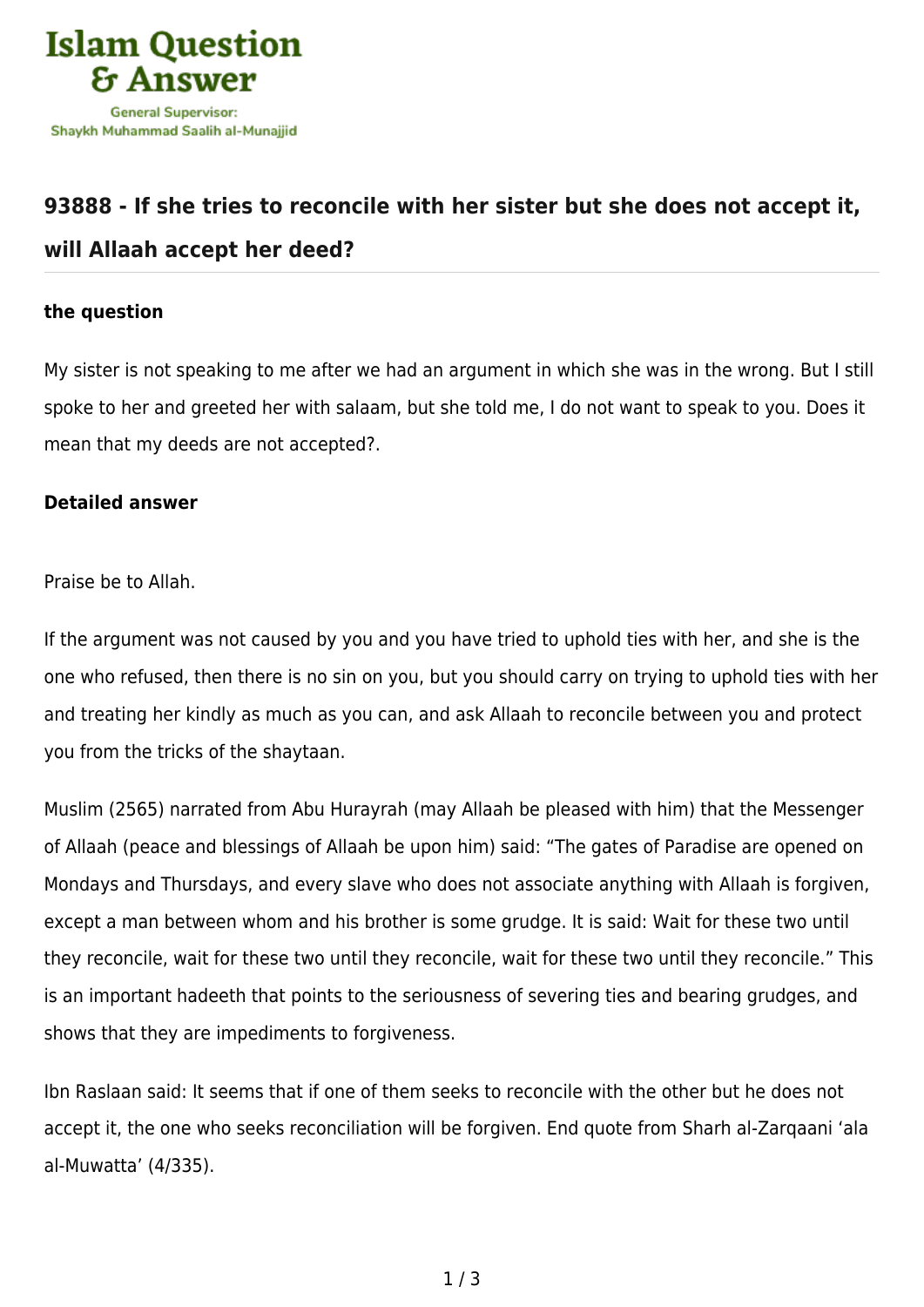

Shavkh Muhammad Saalih al-Munaiiid

Al-Bukhaari (6237) and Muslim (2561) narrated from Abu Ayyoob (may Allaah be pleased with him) that the Prophet (peace and blessings of Allaah be upon him) said: "It is not permissible for a Muslim to forsake his brother for more than three days, each of them turning away from the other when they meet. The better of them is the first to greet the other with salaam."

Ibn 'Abd al-Barr said: They differed concerning two who forsake one another and one of them greets the other with salaam – does that mean that he is no longer forsaking him or not? Ibn Wahb narrated that Maalik said: If he greets him with salaam then he is no longer forsaking him. It is as if – and Allaah knows best – he based this on the words of the Prophet (peace and blessings of Allaah be upon him), "The better of them is the first to greet the other with salaam."

Abu Bakr al-Athram said: I said to Ahmad ibn Hanbal: If he greets him with salaam, will that be enough with no further need to speak to him? He said: That depends on whether he used to do that before he forsook him. If it is known that he used to speak to him then merely greeting him with salaam does not mean that he has stopped forsaking him, unless it is a kind of greeting that is not immediately followed by turning away.

Something similar was also narrated from Maalik. It was said to Maalik: A man forsakes his brother then he greets him first without speaking to him any further. He said: If the other man is not causing any offence to him, then that is not sufficient to end the rift unless he speaks to him and lets go of the reason why he forsook him. End quote from al-Tamheed (6/127).

Al-Nawawi said in Sharh Muslim: "The better of them is the first to greet the other with salaam" – this is the evidence for the view of al-Shaafa'i and Maalik and those who agree with them, that the greeting of salaam ends the forsaking, and removes sin from the person. But Ahmad and Ibn al-Qaasim al-Maaliki said: If he is still causing him offence, then the greeting does not end the forsaking. End quote.

To sum up, the fact that you greeted your sister and spoke to her means that you are no longer